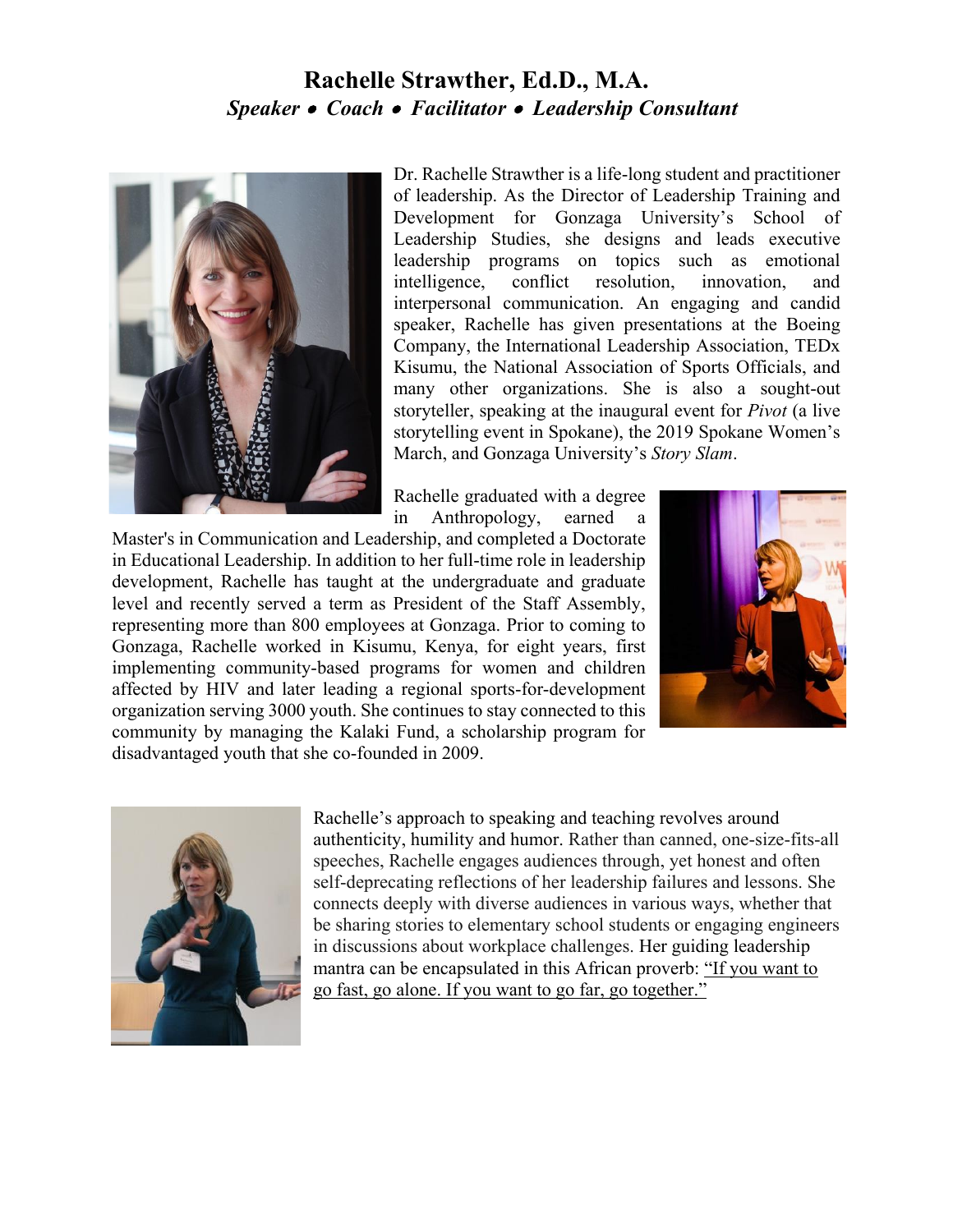### **Testimonials**

**"Rachelle is electric! Instantaneously, Rachelle commands attention and grabs the audience while captivating their focus. Her stories endearingly opening up hearts and expand people's minds while allowing them to privately explore their soul...Rachelle is a 'must-have' speaker."**

> -Latisha D. Taylor CEO/Founder Health Measured.net Ventures Global Partnerships Director, Women's Entrepreneurship Day Organization (WeDO) @ United Nations



**"During the International Leadership Association conference in Brussels, I stepped into a workshop that was led by Rachelle Strawther… Her ability to share her personal experiences, interact with a globally diverse audience, and provide the participants with time to process and build relationships generated a more relevant and powerful learning experience for all involved."**

-Steadman Harrison

Senior Leadership Solutions Associate, Geneva Center for Security Policy/Center for Creative Leadership

**"Rachelle is a very engaging speaker on topics that are so relevant to today's businesswoman. She is honest about real life issues, which resonated with me as a participant in her sessions."**

> -Krystal Manalo Supply Chain Operations Project Manager, Boeing Commercial Airplanes

**"A law enforcement audience is often difficult to captivate. Rachelle effectively rose to that challenge and provided thought-provoking concepts applied to real life challenges faced by supervisory personnel. The resulting experience was insightful, engaging and benefited my group immensely by providing them with new tools to become not only better managers but effective leaders for their respective units."**

> -Keith Weis Regional Head of a Law Enforcement Agency

**"Rachelle's presentation touched the hearts and minds of our class participants professionally and personally… She was engaging, enthusiastic and inspiring. She skillfully communicated, shared the importance of collaboration, had an inspiring message, and embodied servant leadership."** 

> -Sheryl McGrath President, Washington Agriculture and Forestry Education Foundation

**"Rachelle brings vivid story telling abilities to her speaking engagements and backs these stories with a strong understanding of how leadership enables organizational success.**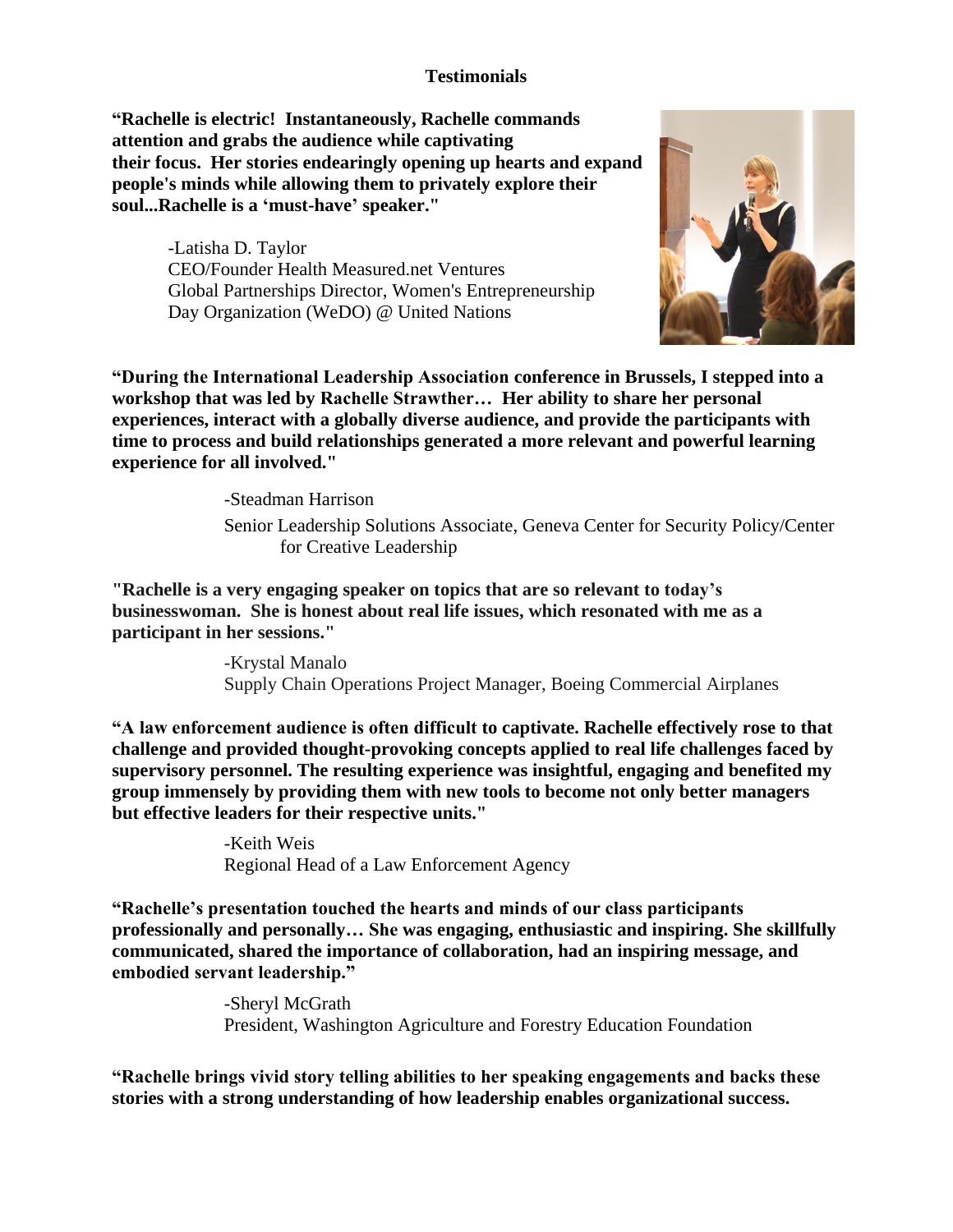**Rachelle is an asset to anyone bringing leadership training to their organization and I highly recommend her to help you shape your leadership discussion."**

> -Mike Gribner Regional Administrator, Washington Department of Transportation

**"For our 2019 National Association of Sports Officials (NASO) Summit, Rachelle presented on the subject of emotional intelligence and why it is important for sports officials. Her presentation grabbed the audience's attention, laid out key messages they could take away, and engaged attendees through visuals, her humor and how she interacted with those in attendance. I was not only tremendously impressed with the tempo, subject matter and Rachelle's command, but also how her points build leadership skills for others. Over the two days that** 



**followed, I received multiple compliments on her presentation. Rachelle brought a leadership outside perspective to our Summit, and I'm confident she could do so for any number of professions. I highly recommend her as a speaker on leadership issues."**

> -Dave Simon Associate Editor, NASO and *Referee* magazine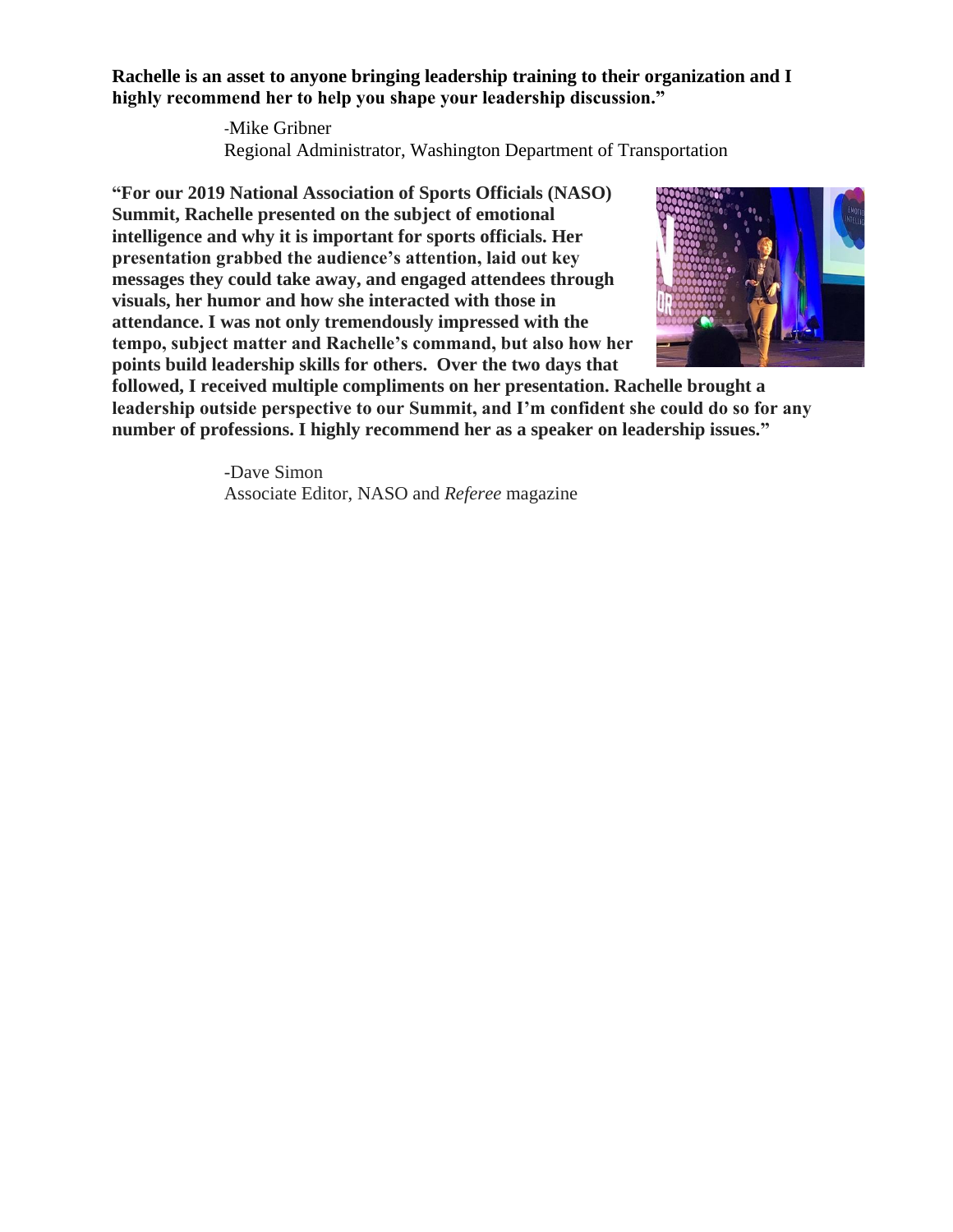# **Examples of Rachelle's Presentations**



## Title: *Thinking Differently, Listening Intentionally*

Description: Discussions of diversity typically focus on ethnicity, gender, age and other identifiers that are often visible by looking around a room at a company meeting. However, in this talk, we'll discuss the importance of recognizing differences that are less obvious and require exploration to distinguish. Through interactive activities, we'll learn about different perspectives and how to adapt to various styles of thinking and communicating. Most importantly, we'll discuss how listening with intention and empathy creates a workforce that can better foster difference and diversity.

### Title: *The Best Mistakes I Ever Made: How Failing Forward Changed My Lens on Leadership*

Description: Like most of us, my best – and most difficult – leadership lessons didn't come from reading textbooks or sitting in a classroom; rather, they came from personal failure. Through anecdotes and audience interaction, I'll facilitate a reflection on universal leadership principles, learned through challenges I experienced while working in a vastly different culture for nearly a decade. Most importantly, I'll discuss the concept of 'failing forward' and examine how to embrace failure as a means of future success.

#### Title: *The Power of Shame*

Shame is a powerful emotion. It's that voice in our head that tells us we're not good enough, that we're not deserving of the good things that happen to us. While it can drive achievement, it can also hold us back. It can keep us from saying 'yes' to new opportunities, lock us to past experiences (whether we are aware of it or not), and can compel us to carry burdens that should not be ours to carry. But, as strong as shame may be, it doesn't have to anchor or define us. During this interactive presentation, we'll talk about how shame shows up in our lives (particularly in relationship to gender), how to disarm it, and how to communicate without shaming others.